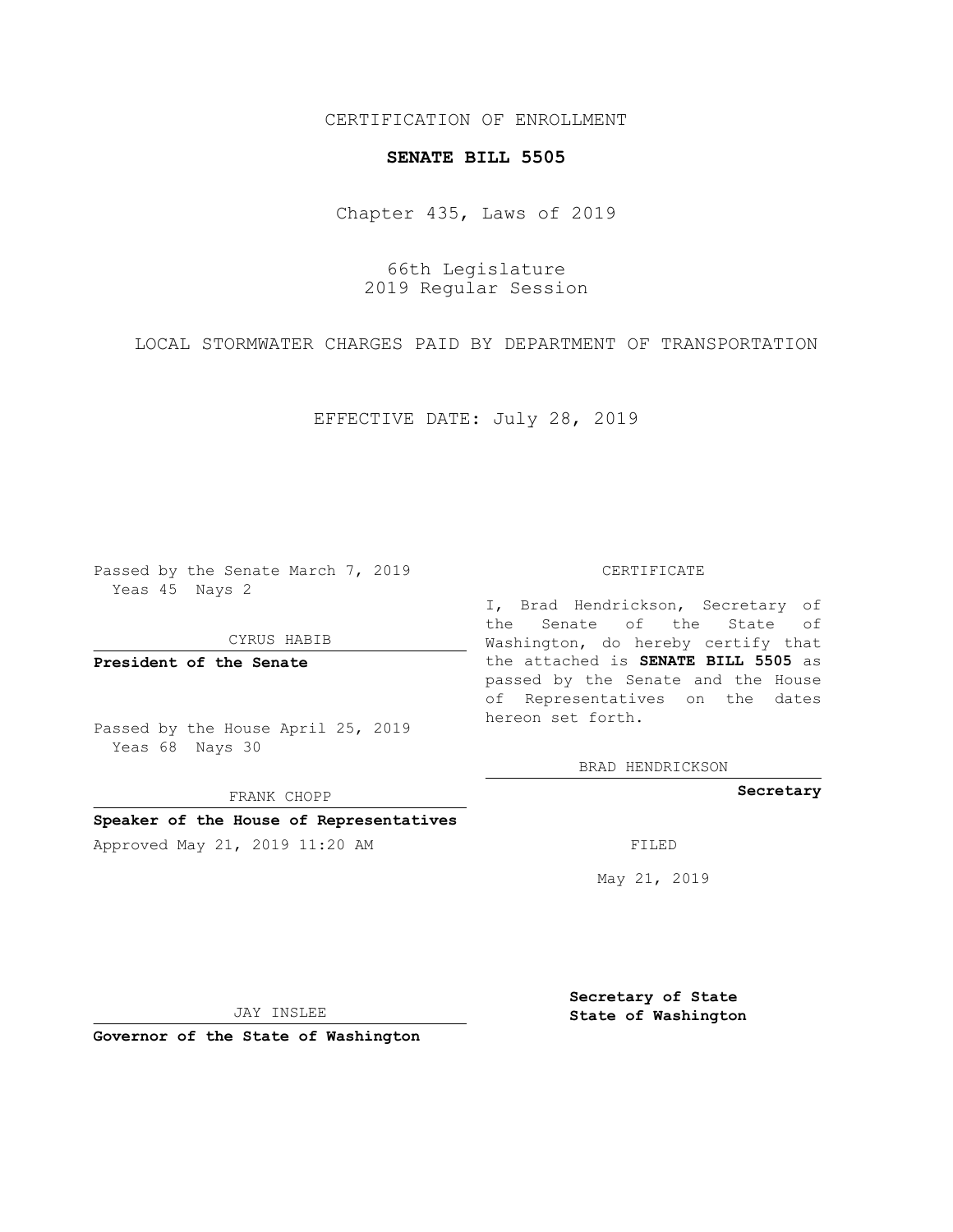# **SENATE BILL 5505**

Passed Legislature - 2019 Regular Session

**State of Washington 66th Legislature 2019 Regular Session**

**By** Senators Hobbs, King, and Fortunato

Read first time 01/23/19. Referred to Committee on Transportation.

 AN ACT Relating to the use of local stormwater charges paid by the department of transportation; and amending RCW 90.03.525.

BE IT ENACTED BY THE LEGISLATURE OF THE STATE OF WASHINGTON:

 **Sec. 1.** RCW 90.03.525 and 2015 c 231 s 1 are each amended to 5 read as follows:

 (1) The rate charged by a local government utility to the department of transportation with respect to state highway right-of-way or any section of state highway right-of-way for the construction, operation, and maintenance of stormwater control facilities under chapters 35.67, 35.92, 36.89, 36.94, 57.08, and 86.15 RCW, shall be thirty percent of the rate for comparable real property, except as otherwise provided in this section. The rate charged to the department with respect to state highway right-of-way or any section of state highway right-of-way within a local government utility's jurisdiction shall not, however, exceed the rate charged for comparable city street or county road right-of-way within the same jurisdiction. The legislature finds that the aforesaid rates are presumptively fair and equitable because of the traditional and continuing expenditures of the department of transportation for the construction, operation, and maintenance of stormwater control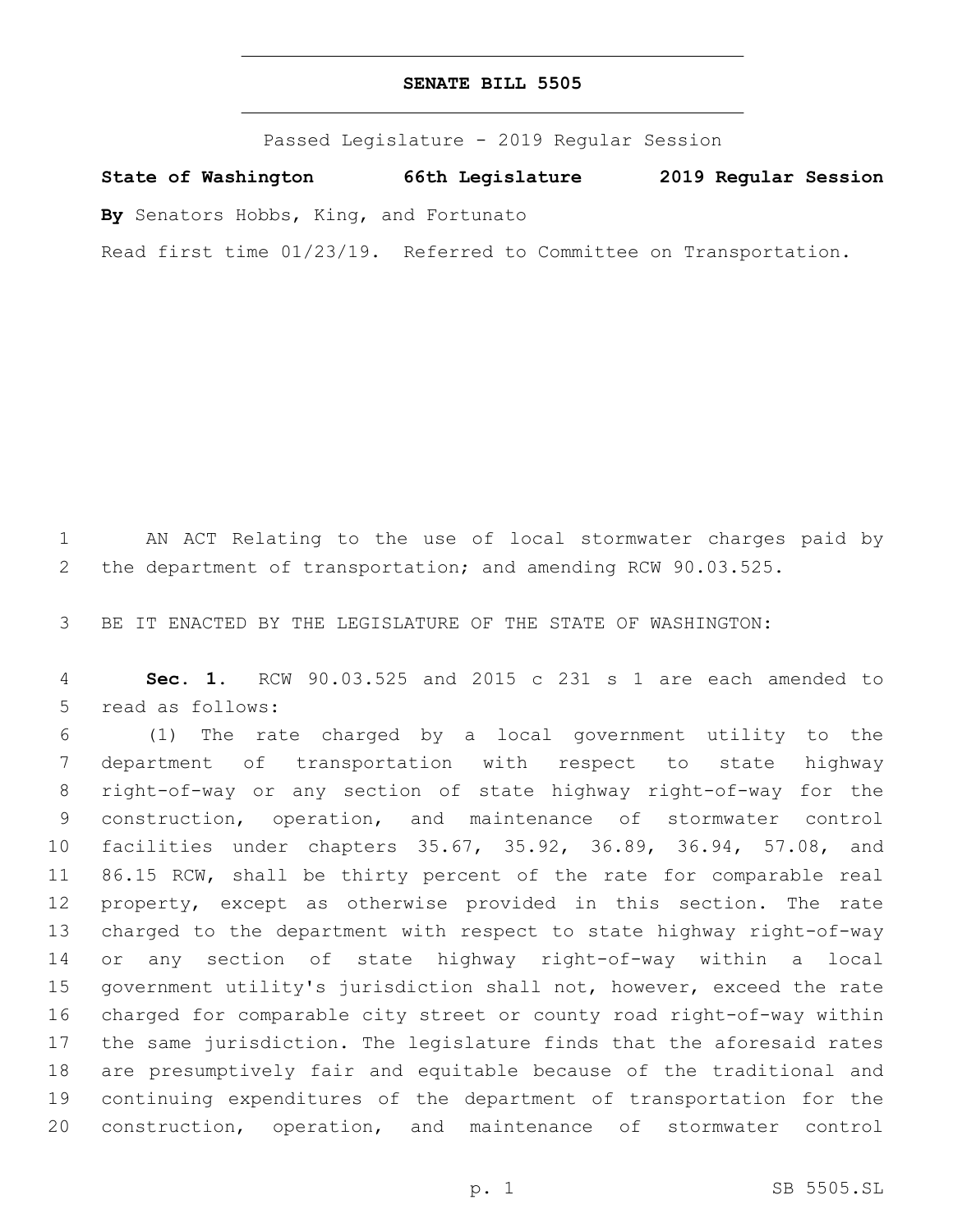facilities designed to control surface water or stormwater runoff 2 from state highway rights-of-way.

 (2) Charges paid under subsection (1) of this section by the 4 department of transportation( $\sqrt{t}$  including charges paid prior to June 5  $30, 2015,$ )) must be used solely for stormwater control facilities that directly reduce state highway runoff impacts or implementation of best management practices that will reduce the need for such 8 facilities. By January 1st of each year, beginning with calendar year 9 2020, the local government utility, in coordination with the 10 department of transportation, shall develop a plan for the 11 expenditure of the charges for that calendar year. The plan must be consistent with the objectives identified in former RCW 90.78.010. In 13 addition, the utility shall provide a progress report on the use of charges assessed for the prior year. No charges may be paid until the plan and report have been submitted to the department of transportation.

 (3) The utility imposing the charge and the department of transportation may, however, agree to either higher or lower rates 19 with respect to the construction, operation, or maintenance of any specific stormwater control facilities based upon the annual plan 21 prescribed in subsection (2) of this section. If, after mediation, the local government utility and the department of transportation cannot agree upon the proper rate, either may commence an action in the superior court for the county in which the state highway right-of-way is located to establish the proper rate. The court in establishing the proper rate shall take into account the extent and adequacy of stormwater control facilities constructed by the department and the actual benefits to the sections of state highway rights-of-way from stormwater control facilities constructed, operated, and maintained by the local government utility. Control of surface water runoff and stormwater runoff from state highway rights-of-way shall be deemed an actual benefit to the state highway rights-of-way. The rate for sections of state highway right-of-way as determined by the court shall be set forth in terms of the percentage 35 of the rate for comparable real property, but shall in no event exceed the rate charged for comparable city street or county road 37 right-of-way within the same jurisdiction.

 (4) The legislature finds that the federal clean water act (national pollutant discharge elimination system, 40 C.F.R. parts 122-124), the state water pollution control act, chapter 90.48 RCW,